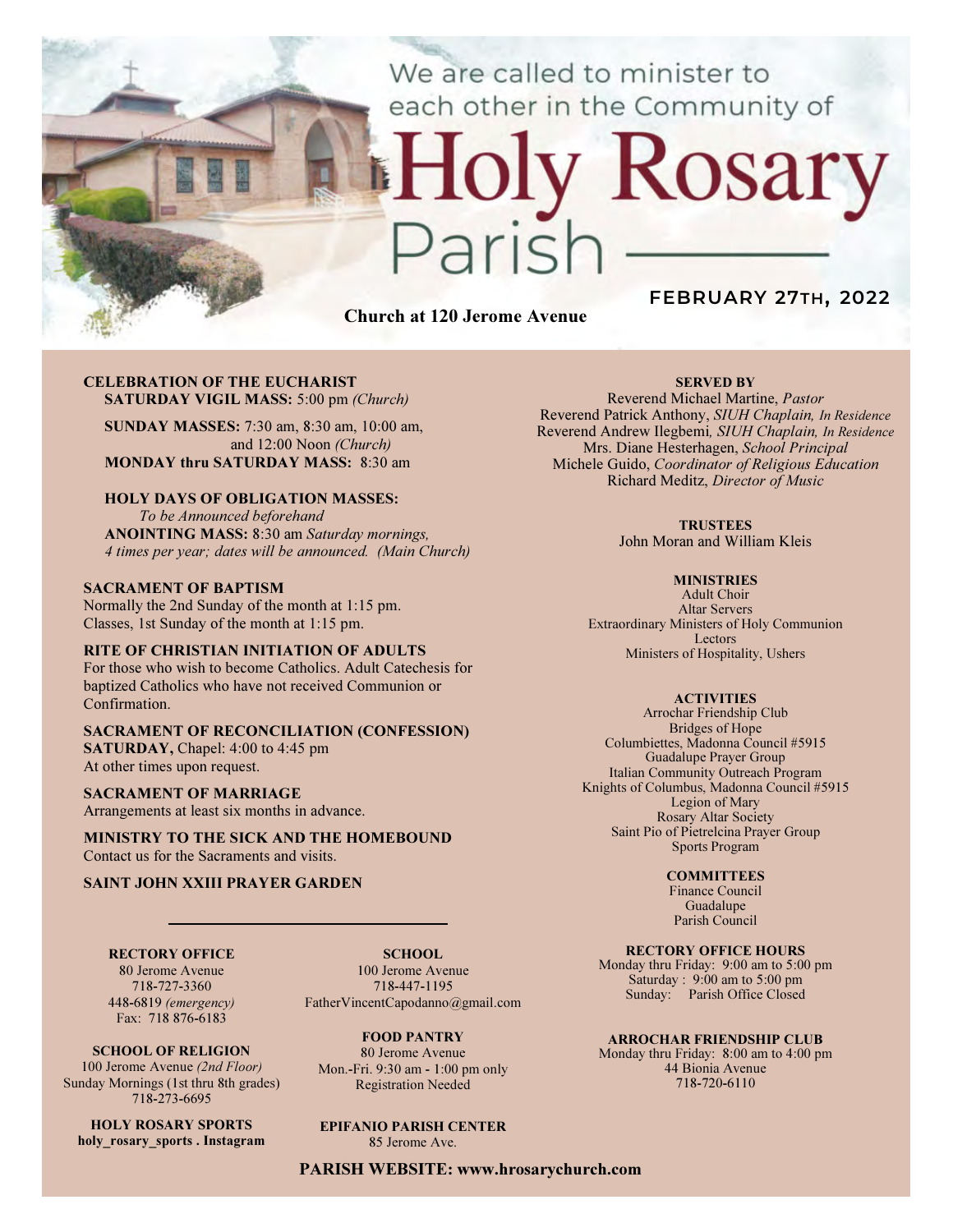

SUNDAY, February 27, 2022 CCD Classes today. Children attend the 8:30 am Mass followed by their class. Any question regarding the CCD Program, please leave a message for Ms Guido at 718-273-6695

MONDAY, February 28, 2022 7:00 pm - Legion of Mary, Parish Center, Rooms 2 & 3 7:00 pm - NAMI - Parish Center, Room 4

TUESDAY, March 1, 2022 6:00 pm - Pancake Supper, Atrium, See next column 7:00 pm - Spanish Prayer Group, Church

WEDNESDAY, March 2, 2022 - Ash Wednesday See next column for all schedules for distribution of ashes and Masses

THURSDAY, March 3, 2022 7:30 pm - Knights of Columbus, Parish Center, Room 4 7:30 pm - Columbiettes, Parish Center, Rooms 2 & 3

FRIDAY, March 4, 2022 7:00 pm - Spanish Prayer Group, Church

SATURDAY, March 5, 2022 4:00 - 4:45 pm - Confessions, Daily Mass Chapel

SUNDAY, March 6, 2022 1:15 pm - Baptism Class - Church CCD Classes today. Children attend the 8:30 am Mass followed by their class. Any question regarding the CCD Program, please leave a message for Ms Guido at 718-273-6695

## LENTEN GUIDELINES

During the Season of Lent, our Church recommends that all the Faithful reflect a spirit of penance in their daily life through performing acts of fast and abstinence.

**FASTING** requires that only one full meal be taken per day. Two other smaller meals may be taken during the day to maintain physical strength, but these two meals together should not equal a full meal in quantity. Fasting obliges all those who have reached the age of 18 and continues to oblige until age 59. Those not specifically obliged to fast are encouraged to join in the discipline of fasting to the extent that they are able.

ABSTINENCE prohibits individuals from eating meat. Abstinence obliges all those who have reached the age of 14 and above. Children and adolescents should be encouraged to join in this discipline to the extent that they are able. ASH WEDNESDAY AND GOOD FRIDAY

Are days of fast and abstinence. FRIDAYS in Lent are days of abstinence. Please cut out and save for future reference



The Cardinal's Appeal is underway now in our Parish. Our goal is \$55,000. To date \$6,785 has been pledged from 27 gifts. This is 12% of our goal.



MADONNA COLUMBIETTES Presents Shrove (Fat) Tuesday Pancake Dinner March 1, 2022 at 6:00 pm

Holy Rosary Parish Center Atrium 85 Jerome Avenue Reservation Contact: Susan Hansen 718-344-0158 Price: \$15 pp, Children \$10 Masks are required in the building To keep all safe, please bring vaccination cards Menu includes Pancakes, French Toast, Bacon, Sausage, Coffee, Tea & Juice Raffle Baskets & 50/50

**SCHEDULE** MARCH 2, 2022 Ashes will be distributed only in Church and at these times:

 7:30 am Mass 8:30 am Mass 7:30 pm Mass

3:00 pm Liturgy of the Word Service

Normal rules for Fast and Abstinence will apply. The collection taken up will go to our Food Pantry

If you would like to sign up for online giving please visit https:// hrosarychurchgiving.com/

Please contact the Parish Office for more information Lord, we seek to give You glory in every aspect of our lives. As we embark upon our Offertory Program, Beyond Sunday Morning, we ask that You bless our financial sacrifices to the Parish and use these gifts to your glory.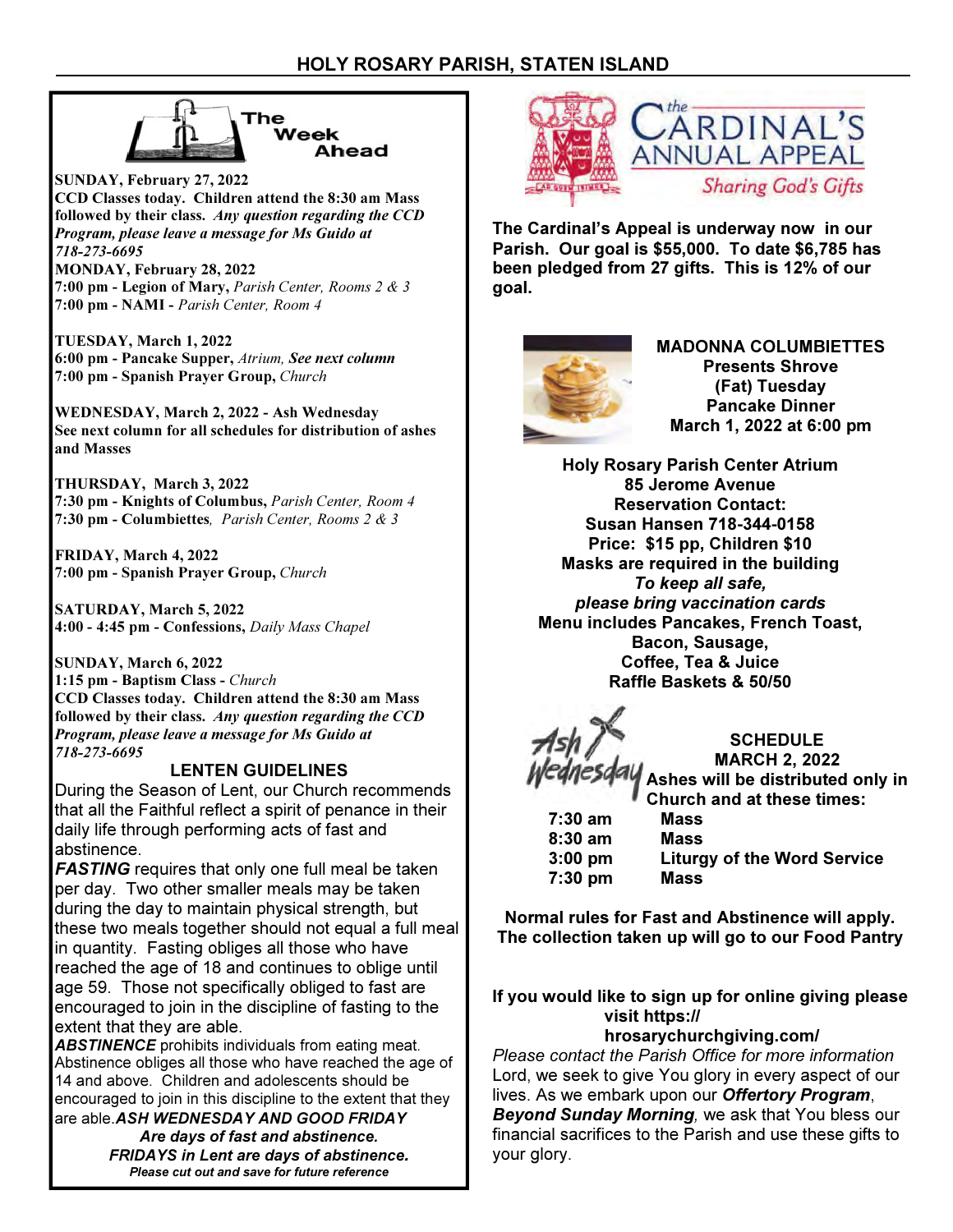## SPONSOR CERTIFICATES

Sponsor Certificates are often required before one can serve as a Godparent for the Sacrament of Baptism or as a Sponsor for the Sacrament Confirmation. In order to receive a Sponsor Certificate from Holy Rosary, one needs to be a Registered Parishioner of the Parish, have received the Sacraments of Baptism, Confirmation and Eucharist, must be over 14 years of age and if married, must be in a valid Church marriage (have been married in the presence of a priest/deacon and two witnesses).

Sponsor Certificates may be obtained only **AFTER** any of the Sunday Masses.

The PERSON REQUIRING THE CERTIFICATE MUST see the Priest AFTER ATTENDING THE MASS and request one.

## MEMORIAL MASSES

 Due to the shortage of priests at Holy Rosary, we are unable to accept separate, private memorial masses on the anniversary of death any longer.

 Please reserve a Mass, shared or otherwise, for your deceased loved one upon the opening of the Mass Book each year.



## **BAPTISM**

Baptisms will be celebrated on the **SECOND SUNDAY of the** month at 1:15 pm. Baptismal Classes will be held on the FIRST SUNDAY of the month at 1:15 pm.

The required Baptismal Class for the parents/Godparents may be taken at another local parish with the permission of the pastor of that parish. A letter attesting that the class has been attended must be brought back to Holy Rosary along with any required sponsor certificates for the Godparents.

 Private Baptisms cannot be accommodated due to the shortage of priests in the Parish. An exception will be made if the family brings their own priest or deacon to perform the ceremony.

 Please call the Rectory to make arrangements for the Baptism and to fill out the necessary paperwork.

## DON'T FORGET TO GET YOUR SUPER 50/50 RAFFLE FOR THE MONTH OF MARCH! The Winner will be Drawn the Last Day of the Month & the winning amount will be printed in the Bulletin A Reminder that the Donation is \$5.00

 You will find a yellow envelope for this Raffle in the packet mailed home to you. If you want to enter more than once, additional envelopes are available in the Hospitality Room. Drop the envelope in the Collection Basket or Bring to the Rectory. You may fill out as many envelopes as you like. Send in your envelopes now for March and let's start to build up the jackpot! The winning amount for February should be in next week's bulletin.

## HOLY ROSARY SPORTS

Holy Rosary Sports has a new Instagram account where you can reach us for Registration and other information. Please check us out below! holy rosary sports



WEDDING BANNS III Christopher Velazquez & Jennifer Sanzone

I Giacomo Montuori & Nicole Lo Monaco

## AND IN ALL THINGS GIVE THANKS

| February 20, 2022 Adult Collection                   | \$5,484.00 |
|------------------------------------------------------|------------|
| February 20, 2022 Children's Collection              | \$37.00    |
| February 21, 2021 Adult Collection                   | \$5,421.00 |
| February 21, 2021 Children's Collection              | \$37.00    |
| This Week's On Line Giving by 22 users               | \$783.00   |
| Our Weekly Parish Operating Expenses are \$18,298.00 |            |